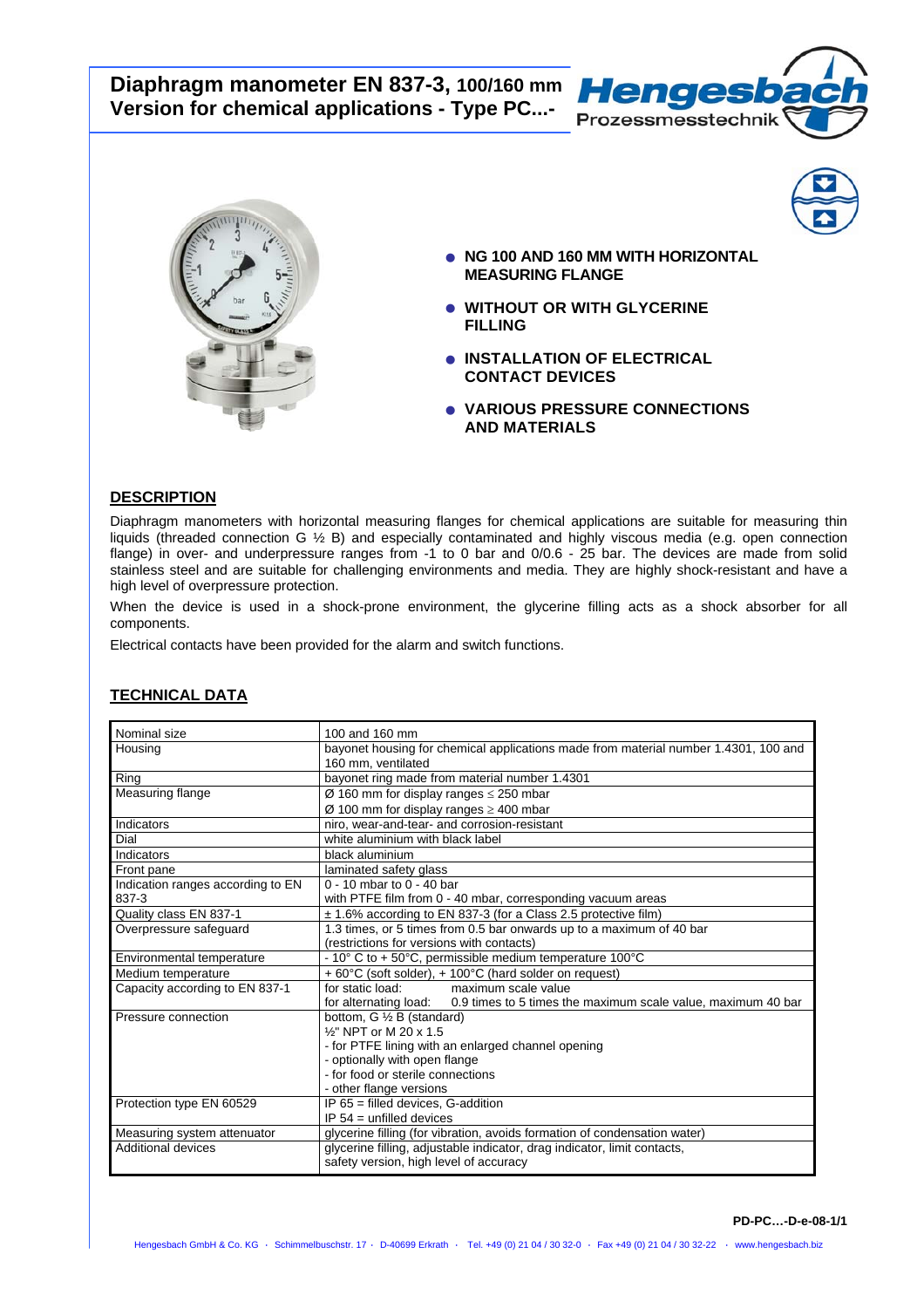# Diaphragm manometer EN 837-3, 100/160 mm Version for chemical applications - Type PC...-



## Housing designs, dimensions and mass

Bottom connection (without additional reference letters)



#### Dimensions (mm) and mass (kg)

| Housing | Meas. flange     | a  | b  | с   | c1  | c2 | c3   | G    | G <sub>1</sub>                      | $h \pm 2$ | $h1 \pm 2$ | SW | Mass (approx.) <sup>2</sup> |      |  |
|---------|------------------|----|----|-----|-----|----|------|------|-------------------------------------|-----------|------------|----|-----------------------------|------|--|
| ΝG      | Ød <sup>1)</sup> |    |    |     |     |    |      |      |                                     |           |            |    | PCh                         | PChG |  |
| 100     | 100              |    |    | 127 | 126 |    | 1,85 | 2,25 |                                     |           |            |    |                             |      |  |
|         | 160              | 20 | 55 | 6   | 3   | 20 | 19   |      | $G \nless B \mid \frac{1}{2}$ " NPT |           |            | 22 | 3,45                        | 3,65 |  |
| 160     | 100              |    |    |     |     |    |      |      |                                     | 157       | 156        |    | 2,20                        | 3,20 |  |
|         | 160              |    |    |     |     |    |      |      |                                     |           |            |    | 3,80                        | 4,80 |  |

# Open flange 2707 a

(including stud bolts if requested)

#### Optional, appropriate to flange 2707 a:

Threaded connection flange G 1/2 B or 1/2"NPT, with an enlarged channel drill-hole

Connection flange with welded addition (for measuring flange Ø 100mm)

 $\pi$ 

S

 $r + n$ 

 $d5$ 



# Dimensions (mm) and mass (kg)

| <b>Principal comparently and mass (ng)</b> |      |    |                          |    |                |               |           |     |    |   |    |    |   |      |                                              |      |               |
|--------------------------------------------|------|----|--------------------------|----|----------------|---------------|-----------|-----|----|---|----|----|---|------|----------------------------------------------|------|---------------|
| Measuring flange                           | dЗ   | d4 | $d5^{30}$                | f1 | g              |               | $h \pm 2$ | ĸ   |    | x | X1 | x2 | s |      | Mass (approx.) <sup>3</sup><br><b>NG 100</b> |      | <b>NG 160</b> |
| $Ø$ d <sup>1)</sup>                        |      |    |                          |    |                | <b>NG 100</b> | NG 160    |     |    |   |    |    |   | PCh  | PChG                                         | PCh  | <b>PChG</b>   |
| 100                                        | 63,5 | 10 | 60,3                     | 12 | $6 \times M$ 8 | 96            | 126       | 83  | 25 | 5 | 46 | 50 | 5 | .65  | 2,05                                         | 2,00 | 3,00          |
| 160                                        | 123  |    | $\overline{\phantom{a}}$ |    | $8 \times M 8$ |               |           | 140 |    |   |    | __ |   | 2,80 | 3,20                                         | 3.15 | 4.15          |

<sup>1)</sup> Nominal size of measuring flange The mass of the device may vary considerably, depending on the measuring ranges and the materials used, therefore the information given here is only an indication.

m

 $\Box$ 

<sup>3)</sup> other pipe diameters on request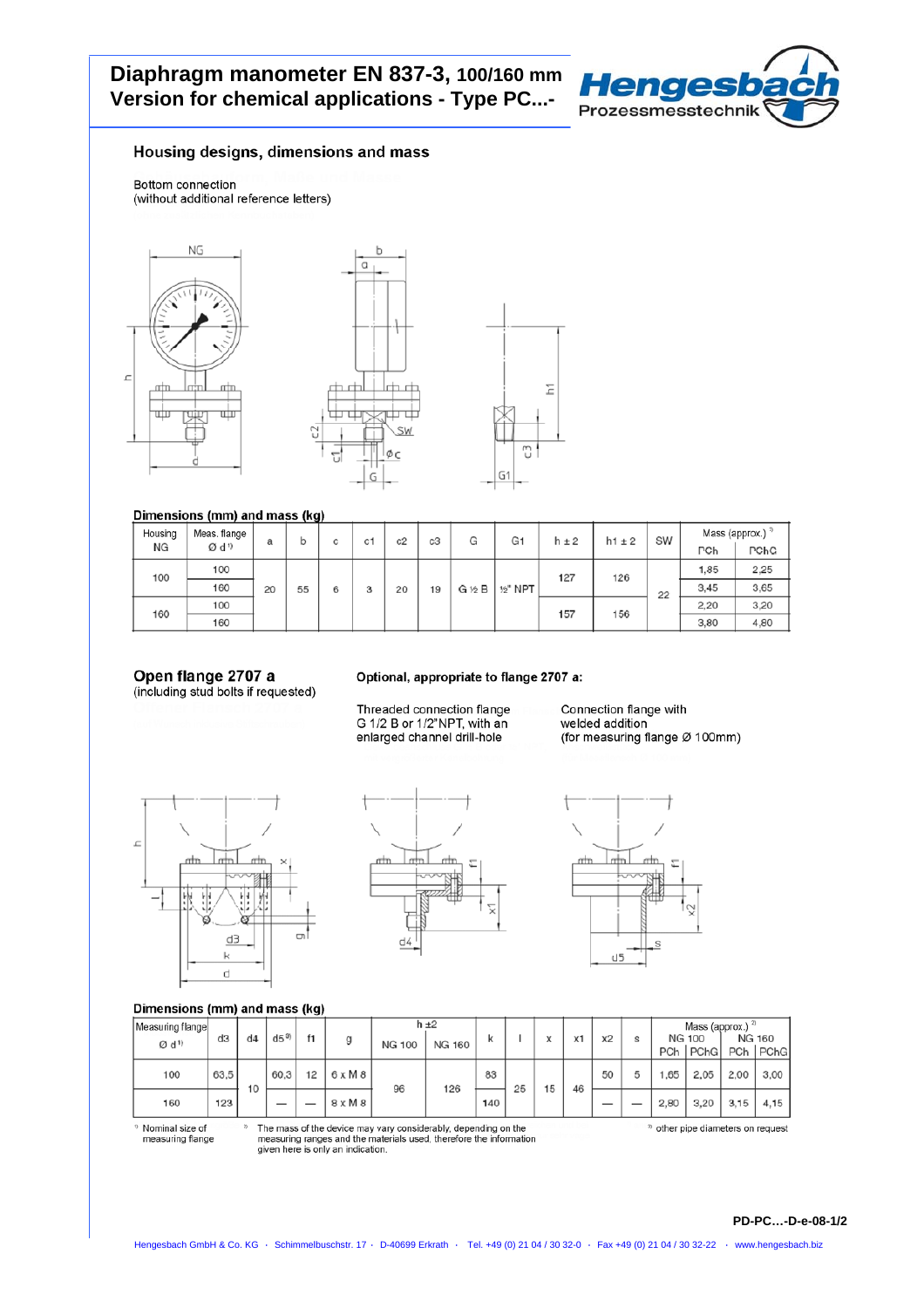

# Open flanges according to DIN EN 1092-1, DIN 15, 20, 25 and 50, PN 10 to PN 40

can be inserted onto counterflange according to EN 1092-1 Type 11 (corresponds to the version according to the old DIN 2633, 2635)

Measuring flange-Ø d = 160 mm



Dimensions (mm) and mass (kg)

| Meas. flange     |    |     |     |   |    |               |                     | $h + 2$ |     |    | Mass (approx.) $2$ |      |        |      |
|------------------|----|-----|-----|---|----|---------------|---------------------|---------|-----|----|--------------------|------|--------|------|
| Ø d <sup>1</sup> | DN | di  | d2  |   | f1 | g             | NG 160<br>100<br>NG |         | ĸ   | х  | NG 100             |      | NG 160 |      |
|                  |    |     |     |   |    |               |                     |         |     |    | PCh                | PChG | PCh    | PChG |
|                  | 15 | 95  | 45  |   | 16 |               | 127                 | 157     | 65  | 46 | 4,15               | 4,55 | 4.50   | 5,50 |
| 160              | 20 | 105 | 58  | 2 | 18 | $4 \times 14$ | 129                 | 159     | 75  | 48 | 4,45               | 4,85 | 4,80   | 5,80 |
|                  | 25 | 115 | 68  |   |    |               |                     |         | 85  |    | 4,60               | 5,00 | 4,95   | 5,95 |
|                  | 50 | 165 | 102 |   | 20 | $4 \times 18$ | 137                 | 167     | 125 | 56 | 6,05               | 6,45 | 6,40   | 7,40 |

## Measuring flange- $\emptyset$  d = 100 mm

## DN 15, 20 and 25







## Dimensions (mm) and mass (kg)

| Meas. flange |                                                                                                                                            |     |     |   |                     | $h + 2$       |        |     |  |      | Mass (approx.) $2$ |        |      |        |  |
|--------------|--------------------------------------------------------------------------------------------------------------------------------------------|-----|-----|---|---------------------|---------------|--------|-----|--|------|--------------------|--------|------|--------|--|
| Ød9          | DN                                                                                                                                         | d1  | d2  |   | g                   | <b>NG 100</b> | NG 160 | k   |  | x    |                    | NG 100 |      | NG 160 |  |
|              |                                                                                                                                            |     |     |   |                     |               |        |     |  |      | PCh                | PChG   | PCh  | PChG   |  |
|              | 15                                                                                                                                         | 99  | 45  |   |                     | 106           | 136    | 65  |  | 30   | 2,30               | 2,70   | 2,65 | 3,65   |  |
| 100          | 20                                                                                                                                         | 105 | 58  | 2 | $4 \times M$ 12 $9$ |               | 75     | 12  |  | 2.40 | 2,80               | 2.75   | 3,75 |        |  |
|              | 25                                                                                                                                         | 115 | 68  |   |                     | 103           | 133    | 85  |  | 22   | 2.50               | 2,90   | 2.85 | 3,85   |  |
|              | 50                                                                                                                                         | 165 | 102 |   | $4 \times 10$ 18    | 101           | 131    | 125 |  | 20   | 3,60               | 4,00   | 3,95 | 4,95   |  |
|              | Nominal size of<br>The mass of the device may vary considerably, depending on the<br>25<br><sup>3)</sup> including stud bolts if requested |     |     |   |                     |               |        |     |  |      |                    |        |      |        |  |

<sup>1)</sup> Nominal size of<br>measuring flange

The mass of the device may vary considerably, depending on the<br>measuring ranges and the materials used, therefore the information<br>given here is only an indication.

#### **PD-PC…-D-e-08-1/3**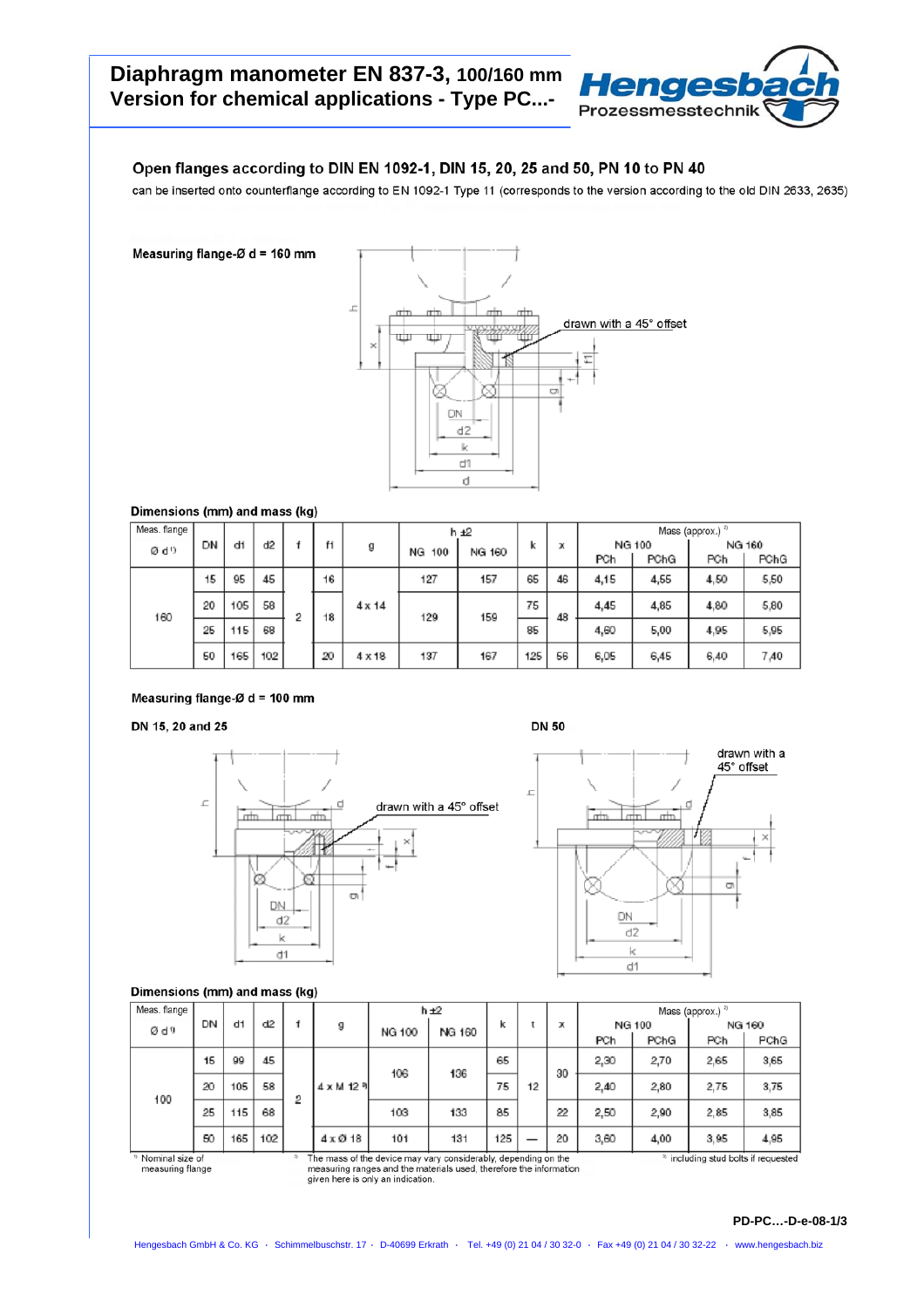

## **ORDERING INFORMATION (type key)**

**Basic type / housing size** 

| P                                                                                | Diaphragm manometer with a horizontal diaphragm element<br>Standard connection G1/2 B                                                                                           |
|----------------------------------------------------------------------------------|---------------------------------------------------------------------------------------------------------------------------------------------------------------------------------|
| C<br>ST<br>S                                                                     | Version for chemical application (full stainless steel)<br>Bayonet housing CrNi-St, brass connection<br>Version for chemical applications with safety housing DIN16006/EN 837.1 |
| K                                                                                | Contact device                                                                                                                                                                  |
| G<br>OE                                                                          | Glycerine filling<br>Oil filling for limit value transmitter (instead of GL)                                                                                                    |
| $\dots$ $\dots$ $\dots$ $\dots$ 100 mm<br>$\dots$ $\dots$ $\dots$ $\dots$ 160 mm | Nominal size 100 mm<br>Nominal size 160 mm                                                                                                                                      |
| U                                                                                | Bottom connection                                                                                                                                                               |
|                                                                                  | Measuring ranges / add-ons / limit values / special features<br>(please enter in plain text or indicate code)                                                                   |
|                                                                                  |                                                                                                                                                                                 |

**Ordering code - Example**: **PCG100/U/2.5 bar/ …**

 (Diaphragm manometer for chemical applications, glycerine-filled, 100 mm, bottom connection, 2.5 bar, ... (optional additions such as open flange 2707 …)

Our products are constantly in further development, therefore subjects to modifications.